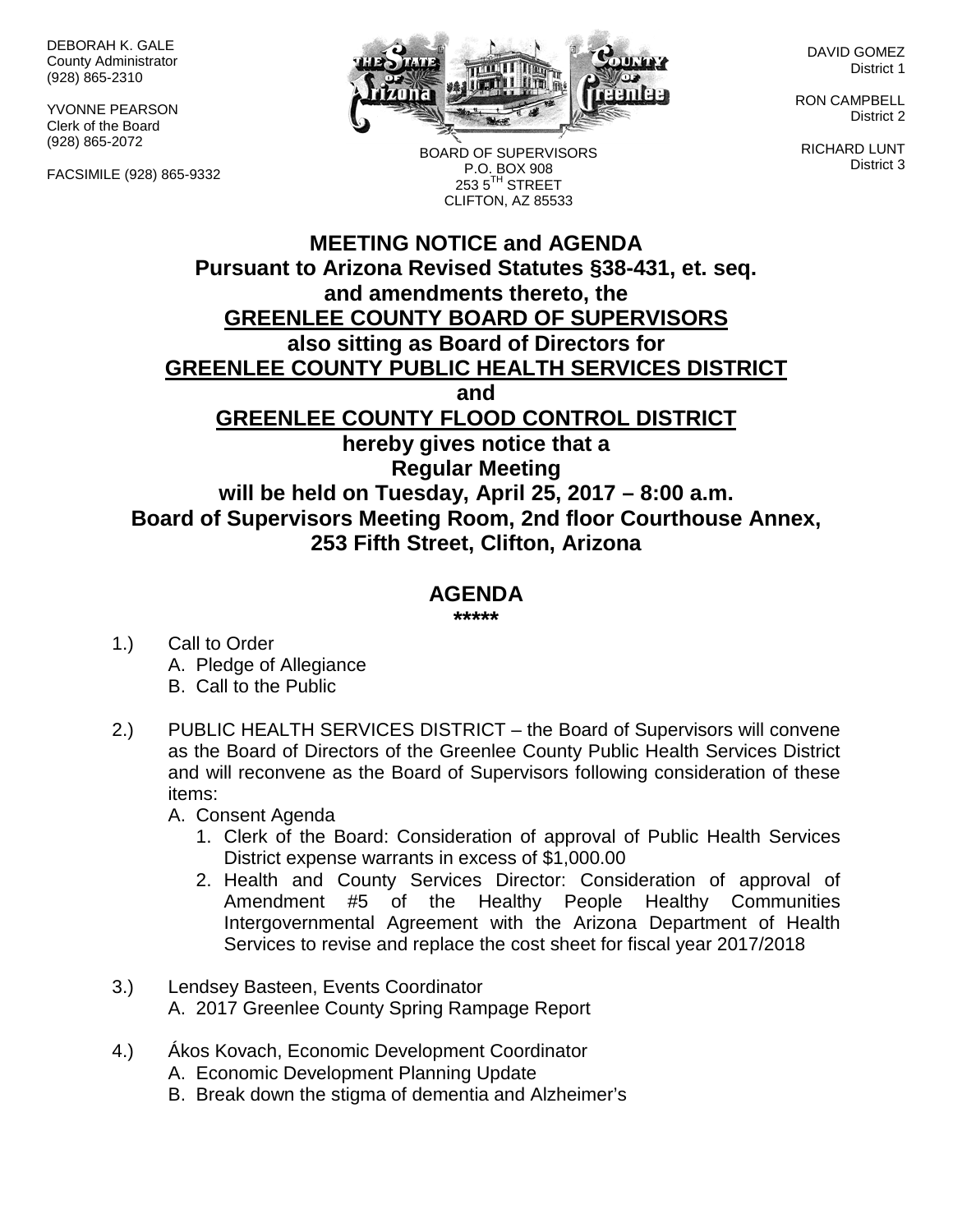- 5.) Public Hearing Planning and Zoning request of Fernando and Monica Cazares, owners and agents, to change the zoning map of Assessor Parcel 300-75- 017/B/C/D from RU 36 to TR 36 located at on Apache Grove Road and Cazares **Drive**
- 6.) Consideration of approval of the Planning and Zoning request of Fernando and Monica Cazares, owners and agents, to change the zoning map of Assessor Parcel 300-75-017/B/C/D from RU 36 to TR 36 located at on Apache Grove Road and Cazares Drive
- 7.) Tony Hines, Public Works Manager Facilities/Fleet A. Consideration of award of bid for the purchase of one 4x4 SUV for the Emergency Management Department
- 8.) Tim Sumner, Sheriff
	- A. Consideration of approval of Employee Transaction Form M. Crandell, **Sergeant**
- 9.) Consideration of adoption of Resolution 17-04-01 opposing expansion of education savings accounts (Senate Bill 1431)
- 10.) Kay Gale, County Administrator
	- A. County and State budget and legislative issues
	- B. Calendar of Events
- 11.) Consent Agenda
	- A. Clerk of the Board: Consideration of approval of expense warrants in excess of \$1,000.00 – Voucher 1071; 1072; 1073; 1074
	- B. Chief Finance Officer: Consideration of approval of general fund loans in the amount of \$18,690.09: Fund 219 - \$3,810.82; Fund 243 - \$14,879.27
	- C. County Sheriff: Consideration of approval of Employee Transaction Forms: R. Holguin, Full time Detention Officer
	- D. Elections Director: Consideration of appointment of Republican Precinct Committeemen: Kelly Daley, Precinct 3 – Clifton 1; Tammy Smith, Precinct 8 – Duncan
	- E. Emergency Management Coordinator: Consideration of approval of the Automated Weather Observing System (AWOS) Inspection, Verification, and Maintenance Services Agreement with AVCOM Company to be paid with budgeted Airport Funds
	- F. County Administrator: Consideration of approval of the Works and Financial Plan with the US Department of Agriculture Animal and Plant Health Inspection Service Wildlife Services for fiscal year 2017/2018 in the amount of \$47,971.15 to be paid with general funds